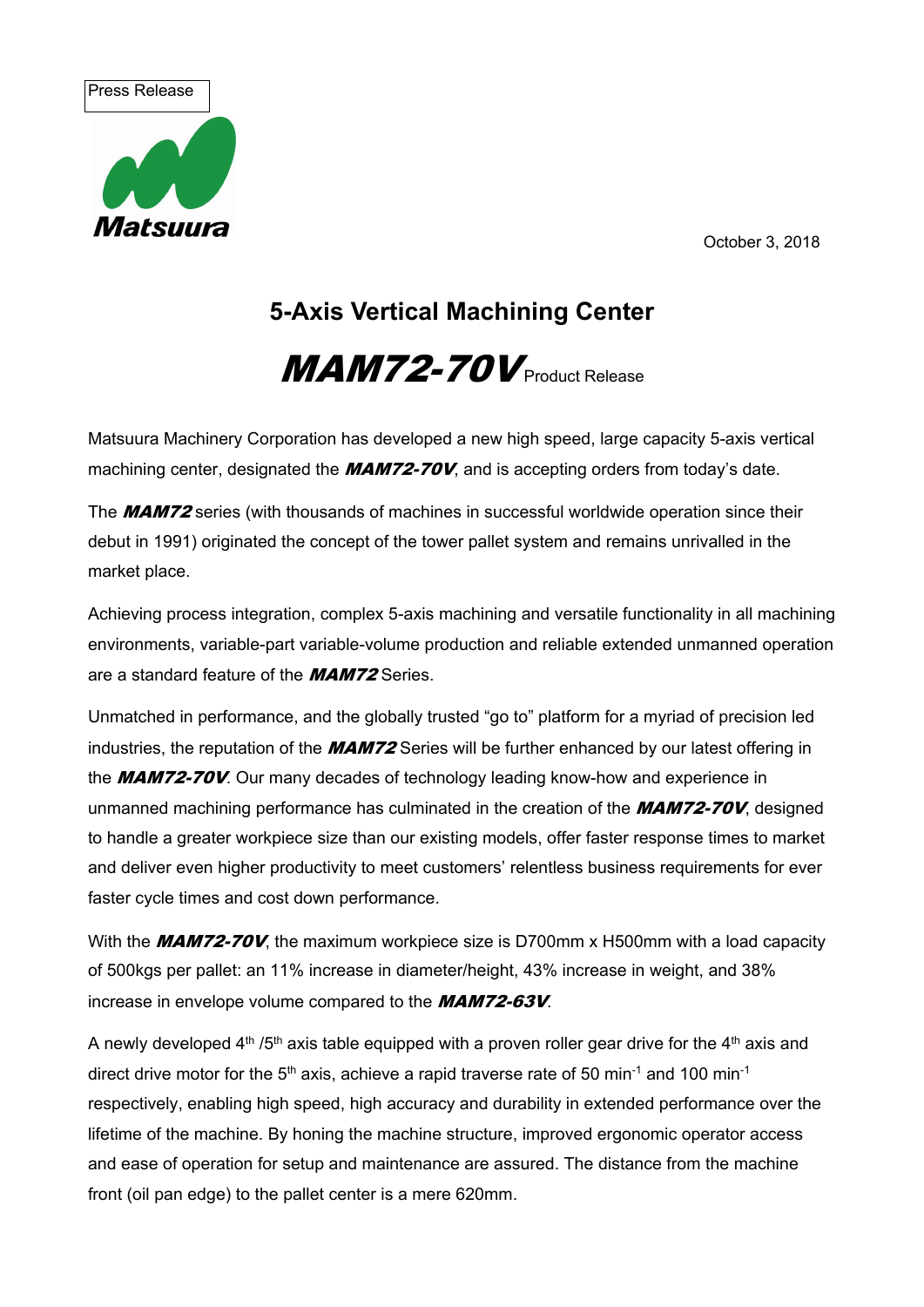Offering ultra-fast & reliable Tool and Pallet changer options are a given with the **MAM72** Series and the  $MAM72-70V$  is no different in this regard; the standard machine will be available as a twin pallet. Tool storage capacity can be extended to 530 tools (matrix type magazine), and optional pallet storage capacity can store 18 pallets in our legendary tower pallet system.

The **MAM72-70V** is IoT ready, delivering measurable remote and real time monitoring of the machines status, condition and performance.

Matsuura will exhibit the MAM72-70V at **JIMTOF2018** (The 29th Japan International Machine Tool Fair) that is to be held from November 1 at Tokyo Big Sight.

| <b>MAM72-70V Features</b> |                                                                                          |                                                                        |                                                    |  |  |  |  |
|---------------------------|------------------------------------------------------------------------------------------|------------------------------------------------------------------------|----------------------------------------------------|--|--|--|--|
| 1.                        | Max. workpiece size:<br>D700 mm $\times$ H500 mm [D27.56 $\times$ H19.68 in.]            |                                                                        |                                                    |  |  |  |  |
|                           |                                                                                          | (Conventional machine: D630 mm × H450 mm)                              |                                                    |  |  |  |  |
| 2.                        | Loading capacity:                                                                        | 500 kg [1100 lb.]                                                      |                                                    |  |  |  |  |
|                           |                                                                                          | (Conventional machine: 350 kg)                                         |                                                    |  |  |  |  |
| 3.                        | <b>MAXIA</b> spindle (from heavy duty machining to high speed machining)                 |                                                                        |                                                    |  |  |  |  |
|                           | 3.1. 15,000 min <sup>-1</sup> / 150 Nm                                                   | (Standard)                                                             |                                                    |  |  |  |  |
|                           | 3.2. 15,000 min <sup>-1</sup> / 350 Nm                                                   | (Option) High-torque type                                              |                                                    |  |  |  |  |
|                           | 3.3. 20,000 min <sup>-1</sup> / 108.4 Nm                                                 | (Option) High-speed type                                               |                                                    |  |  |  |  |
| 4.                        | Ease of operation and maintenance                                                        |                                                                        |                                                    |  |  |  |  |
|                           | 4.1. Distance from machine front to spindle center:                                      | 90 mm                                                                  |                                                    |  |  |  |  |
|                           |                                                                                          | Distance from machine front (oil pan edge) to pallet center:<br>620 mm |                                                    |  |  |  |  |
|                           | Distance from the floor to the pallet top surface:<br>1080 mm                            |                                                                        |                                                    |  |  |  |  |
|                           | 4.2. Easier maintenance of pneumatic devices                                             |                                                                        |                                                    |  |  |  |  |
| 5.                        | Increased tool storage capacity:                                                         | 90 tools (Conventional machine: 51 tools)                              |                                                    |  |  |  |  |
| 6.                        | High-speed high-precision high-rigidity built-in 4th/5th axes of dedicated design        |                                                                        |                                                    |  |  |  |  |
|                           | 6.1. Rapid traverse rate:                                                                | 50 min <sup>-1</sup> (4th-axis), 100 min <sup>-1</sup> (5th-axis)      |                                                    |  |  |  |  |
|                           | 6.2. Drive system:                                                                       |                                                                        | Roller gear drive (new) / direct drive motor drive |  |  |  |  |
|                           | 6.3. Rotary scale provided as standard (Rotary Inductosyn)                               |                                                                        |                                                    |  |  |  |  |
| 7.                        | Chip disposal system                                                                     |                                                                        |                                                    |  |  |  |  |
|                           | 7.1. Stainless steel cover inside the machine for smooth flow of chips                   |                                                                        |                                                    |  |  |  |  |
|                           | 7.2. Transfer capacity of spiral conveyor increased (by 30% compared to existing models) |                                                                        |                                                    |  |  |  |  |
|                           | 7.3. Large-capacity coolant tank (800 L)                                                 |                                                                        |                                                    |  |  |  |  |
| 8.                        | Expandability (abundant options available)                                               |                                                                        |                                                    |  |  |  |  |
|                           | 8.1. Newly developed matrix magazine:                                                    |                                                                        | 130 - 330 tools (330-tool base)                    |  |  |  |  |
|                           |                                                                                          |                                                                        | 370 - 530 tools (530-tool base)                    |  |  |  |  |
|                           | 8.2. Multi-pallet system:                                                                |                                                                        | Floor pallet system (PC6)                          |  |  |  |  |
|                           |                                                                                          | Tower pallet system (PC18)                                             |                                                    |  |  |  |  |